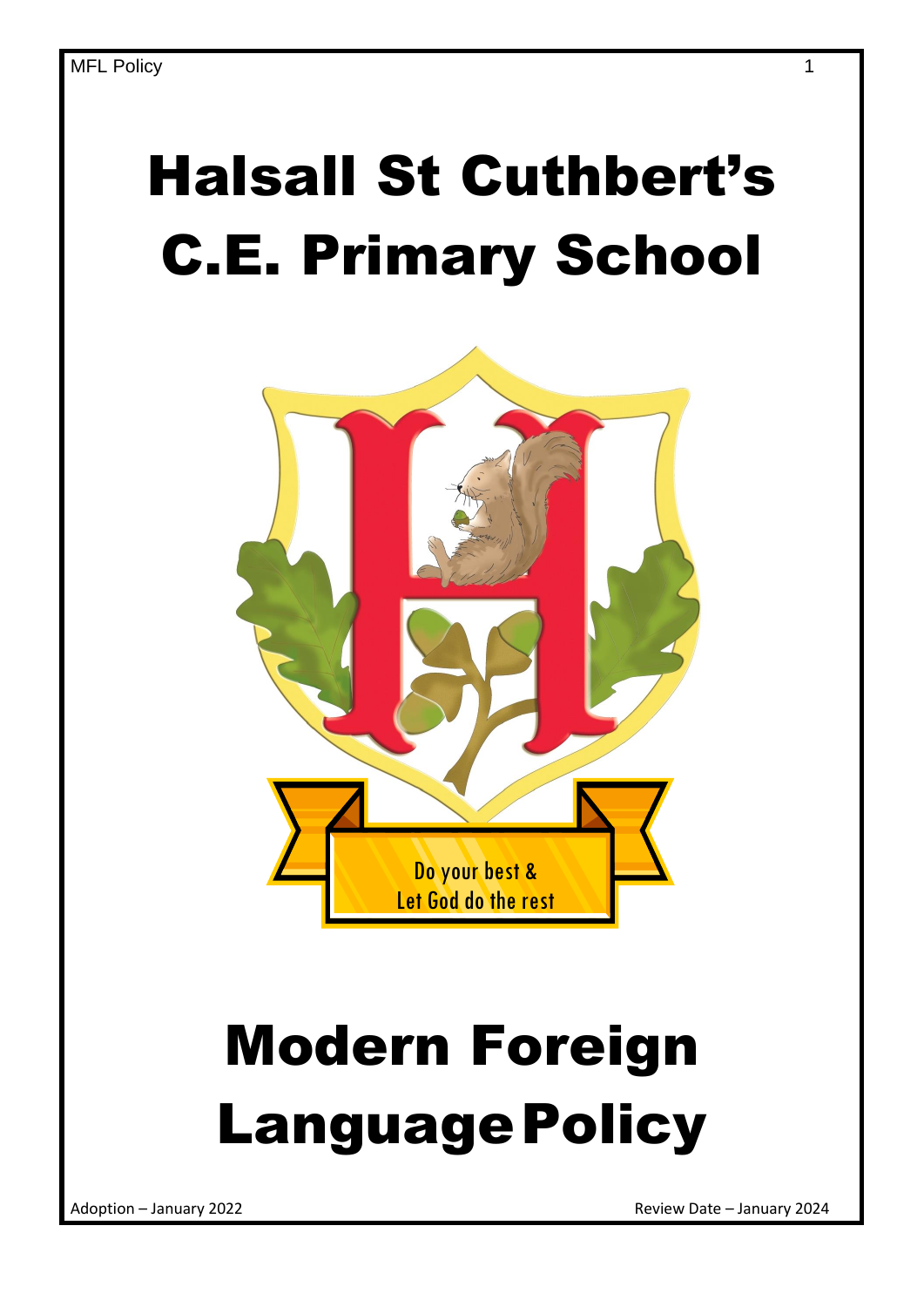#### **Document Purpose**

At Halsall St Cuthbert's we strive to provide our children with an understanding of other cultures and languages. The MFL provision across the EYFS, KS1 and KS2 at Halsall St Cuthbert's Primary School is designed to reflect the multicultural country we live in and encourage children to embrace other languages and cultures. It also takes into consideration the primary MFL entitlement as set out in the National Curriculum 2014.

The key elements of MFL learning at Halsall St Cuthbert's are:

- The main language we study is now French, this has recently changed from Spanish due to staff specialisms and transition into high school.
- Our language learning is inclusive and enjoyable for all.
- Children are exposed to different languages and cultures throughout EYFS, KS1 and KS2.
- French is taught as a coherent programme from Year 3 to year 6 by Class Teachers and specialist qualified teacher.
- The curriculum also encompasses learning about French life and culture through cross curricular links in Geography and cultural links in Religious Education where possible.

The main areas this policy will cover are:

- 1. Rationale for teaching languages.
- 2. Aims and Objectives.
- 3. Current staffing and provision.
- 4. MFL curriculum planning for KS2.
- 5. Inclusion.
- 6. Assessment for learning.

#### **1 Rationale for teaching languages 1.1 Language learning supports oracy and literacy**

Children spend most of their time in language lessons speaking, listening and interacting with each other. This emphasis on communication underpins children's capabilities in oracy, which is critical to effective communication as well as a key foundation for literacy.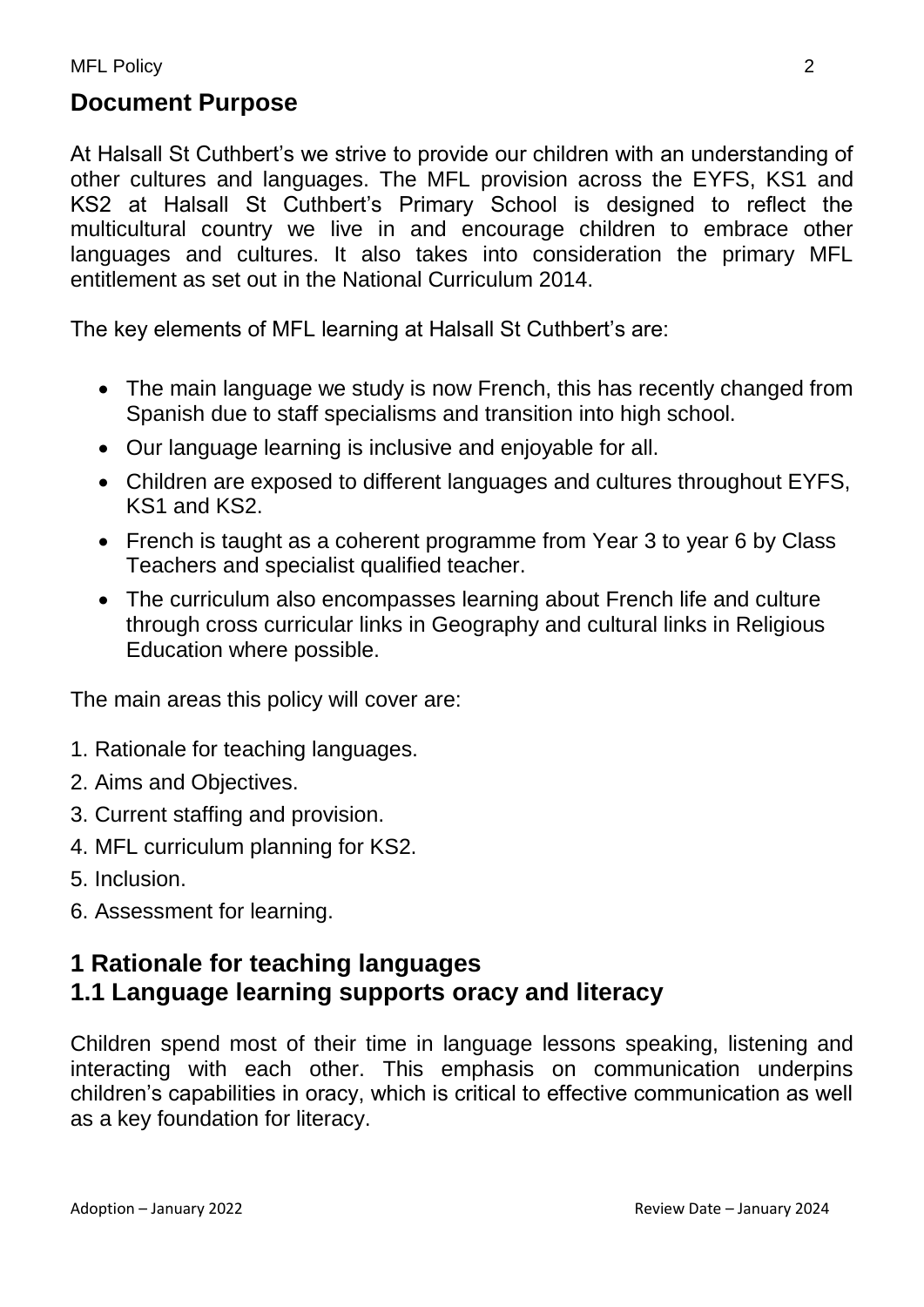# **1.2 Language learning stimulates children's creativity**

Children enjoy taking an active part in language lessons. They join in with singing, reciting rhymes and poems, and respond to stories. They play games, take turns and experiment creatively with language.

#### **1.3 Language learning supports and celebrates the international dimension**

As we live in a country where there is less motivation to learn another language due to the position of English as a widely-spoken, world language, we work hard to promote foreign language learning to our pupils and help them gain an understanding of the importance of showing willingness to communicate with different cultures and foreign tongue. We believe it is important that we give all children the chance to learn a language in order to gain insights into their own lives and those of others around the world. They need the chance to learn about people in other countries and cultures and to reflect upon their own cultural identities and those of other people. Learning French, and learning about the countries where it is spoken, is also intended to promote aspiration for travel and a broadening of life experience. We are currently linked with a French school in Angers, France. KS2 children have pen pals from the French primary school and take part in occasional technical communication such as zoom, with foreign pupils.

#### **2 Aims and Objectives**

Our aims and objectives in teaching MFL are for children to:

- Foster an interest in learning another language
- Develop speaking and listening skills
- Apply and develop their knowledge of languages and language learning
- Gain enjoyment, pride and a sense of achievement
- Explore their own cultural identity and those of others
- Increase personal aspiration.

### **3 Current staffing and provision 3.1 Staffing**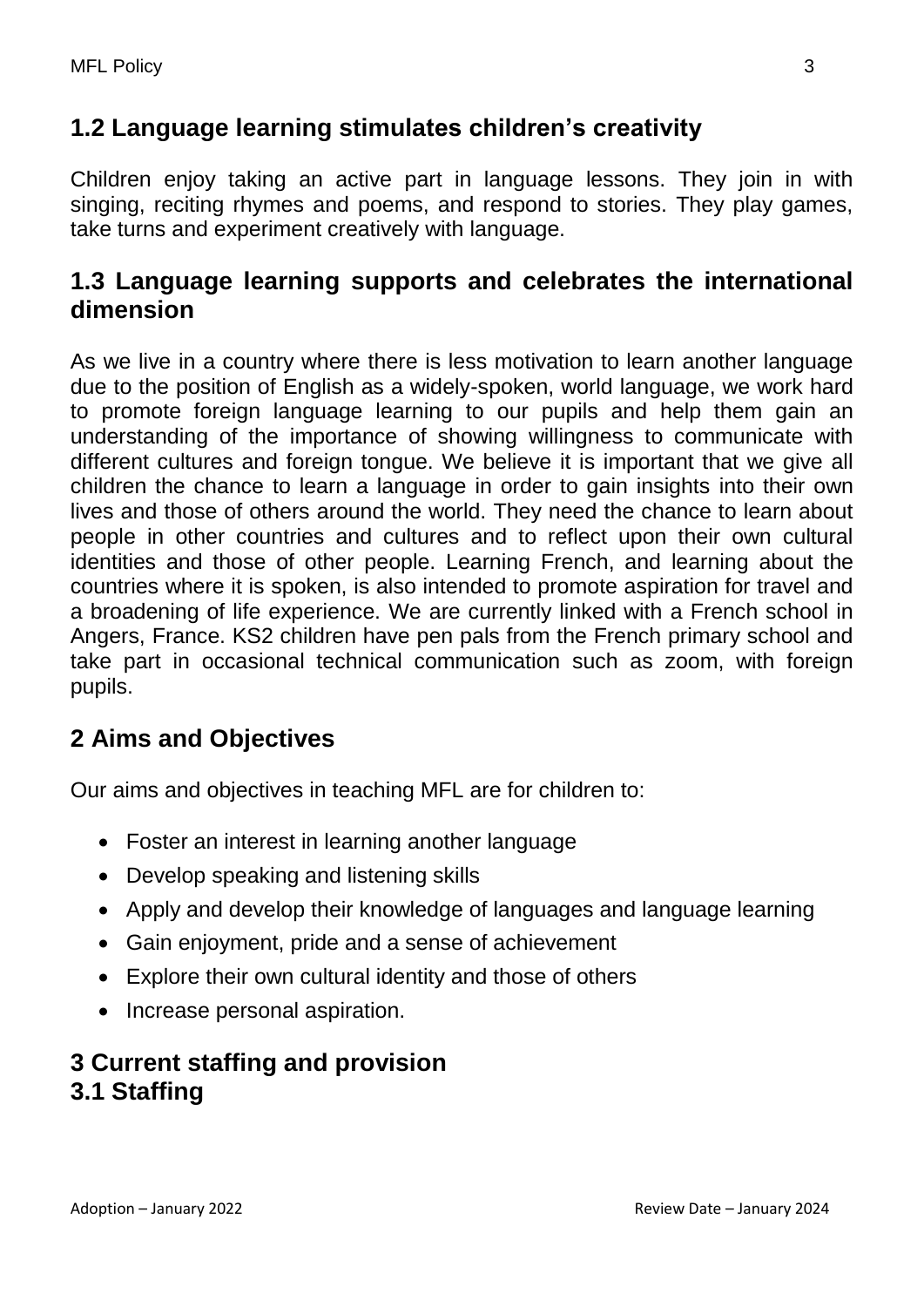A Specialist French HLTA who is a also a qualified teacher, is employed to teach French to each KS2 class for 30 minutes per week, supported by class teachers and support staff.

Class teachers work alongside the Specialist HLTA to promote the speaking and learning of French and teach French discretely throughout the school week.

#### **3.2 EYFS and Key Stage 1**

At Halsall St Cuthbert's we believe that early exposure to languages is key and so encourage the language learning process to start early on in Reception.

All children learn vocabulary which is appropriate to their current topics and units in other subjects and where possible use their language skills in a crosscurricular way. Each class teacher also has a list of common classroom phrases in French which they are encouraged to use throughout the school day.

#### **4 MFL curriculum planning for KS2**

The planning developed for KS2 will target objectives taken from the National Curriculum 2014. Each year group in KS1/KS2 has its own programme of study, each building on learning from the previous year and each contributing to a secure development of the National Curriculum objectives.

Class Teachers use 'Fantastic French' working walls in class to promote language development during the school work.

French awards are distributed during praise and presentation assemblies to celebrate a love for learning languages.

#### **5 Use of Information Communication Technology**

Pupils will be provided with opportunities to develop and apply their ICT capability to support their learning in MFL. They will use CD-ROMS and the Internet selectively to find and view information and Word / PowerPoint to present information. The MFL co-ordinator maintains a list of ICT resources for MFL.

#### **6 Inclusion**

Each class in Halsall St Cuthbert's contains children from a wide range of abilities and we seek to provide suitable learning opportunities for them all by matching the challenge of the task to the ability of the child. This means that, where appropriate, written work will be differentiated according to ability. MFL is, however, a highly inclusive subject and although the principal aim of the teaching is to develop children's knowledge, skills and understanding, there is also an emphasis on enjoyment. MFL is taught to all children, whatever their ability and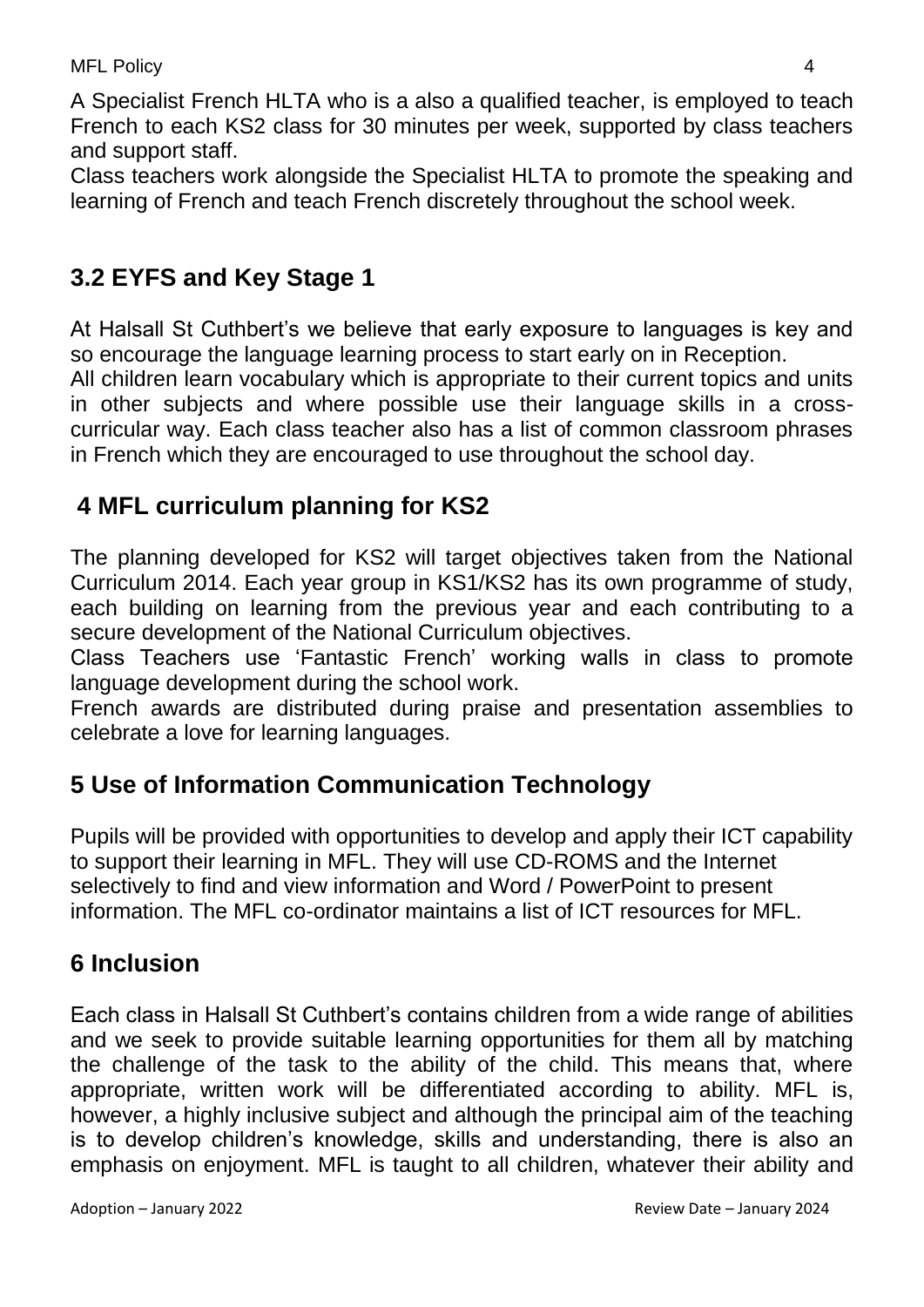individual needs. We strive hard to meet the needs of those pupils with special educational needs, those with disabilities and those with special gifts and talents.

# **7 Assessment for Learning**

**7.1** Assessment in MFL is carried out termly for each pupil by the class teacher and recorded.

**7.2** The class teacher keeps examples of children's work from each year group in their own personal French folder. These demonstrate what the expected level of achievement is in MFL for each year of KS2.

#### **Additional Information**

# **Clubs**

French club is sometimes offered to pupils as an extracurricular activity dependent on other after school club rotas. French 5 a day workout videos are used during physical development activities to further embed a love for MFL learning.

# **Cultural days**

French Day is occasionally celebrated as part of whole school Geography celebration days.

#### **Homework and Opportunities for learning at home**

Sometimes children receive homework to complete at home that is linked to their current lessons. Language learning is promoted to our families through newsletters and activities for families to share at home.

#### **Feeder School Links**

We aim to maintain links with Local feeder schools where French is taught in order to support smooth transition. Text books donated from high schools are explored by year 6 prior to the transition period in the summer term.

# **French Link School**

Adoption – January 2022 Review Date – January 2024 We are currently linked with a French school in Angers, France. KS2 children have pen pals from the French primary school and take part in occasional technical communication such as zoom, with foreign pupils.